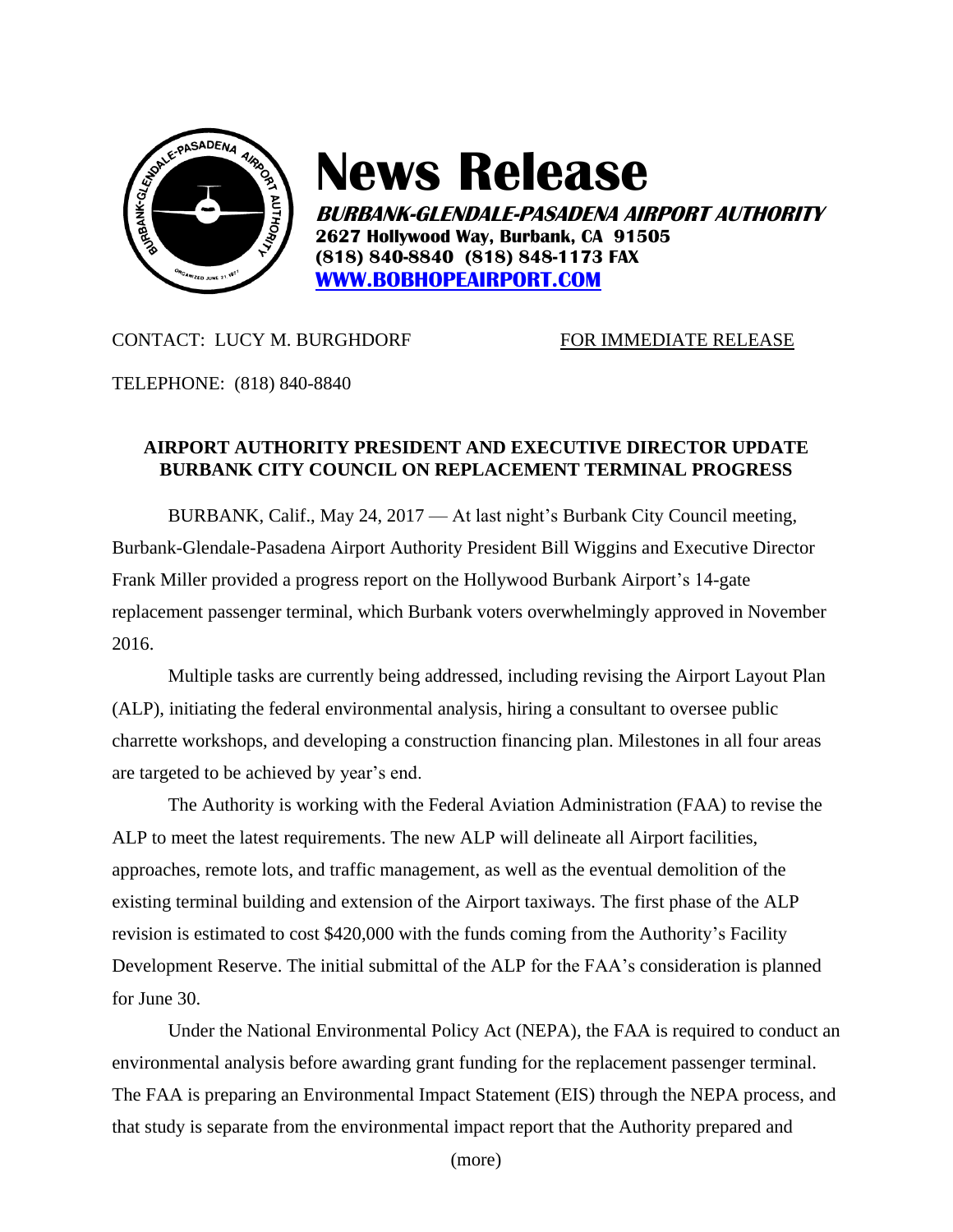#### AUTHORITY UPDATES COUNCIL ON REPLACEMENT TERMINAL NEXT STEPS 05/24/17 2-2-2-2-2

certified through the California Environmental Quality Act process. In accordance with federal policy, the FAA will select and direct the EIS consultant but the firm will be under contract with the Authority.

"The FAA's conditional approval of the ALP will allow the Authority to issue a Request for Qualifications for a consultant to undertake the EIS," Mr. Miller said. "While the Authority anticipates that this contract will be awarded in December 2017, with the goal of starting the EIS as early as January 2018, the FAA, as the lead agency for the EIS, will make the final decision on the consultant and start date." The EIS may take anywhere from 18 to 24 months to complete and has an estimated cost of \$3 million. The Authority is working with the FAA for Airport Improvement Program funding support.

The Authority is committed to holding at least six public charrette workshops in Burbank, focusing on the conceptual design of the new terminal and parking structures. These meetings will be promoted and advertised throughout the City of Burbank. The Authority also plans to hold additional public charrette workshops in Glendale, Pasadena, and the portion of Los Angeles adjacent to the Airport. The Authority plans to award a contract for the charrette facilitation team in November.

The Authority is also working on a construction financing plan for the replacement passenger terminal and other project components, which may include FAA grants, bond revenues, passenger facility fees, and public-private partnerships. Funds from the Cities of Burbank, Glendale, and Pasadena will not be used for any of these improvements.

The 14-gate replacement passenger terminal will replace the 14-gate existing terminal building, which is located too close to the runways according to FAA safety standards and which does not meet current earthquake safety design standards. The Authority's preferred location, part of the former B-6 Property, is on the northeast side of the Airport, with access from Hollywood Way and Winona Avenue, with a second public access point from Cohasset Street off of San Fernando Road.

The Authority is committed to an open and transparent design process for the replacement passenger terminal and parking structures, and encourages the community to be a part of the process as it moves forward. For additional updates on the replacement passenger terminal, visit

(more)